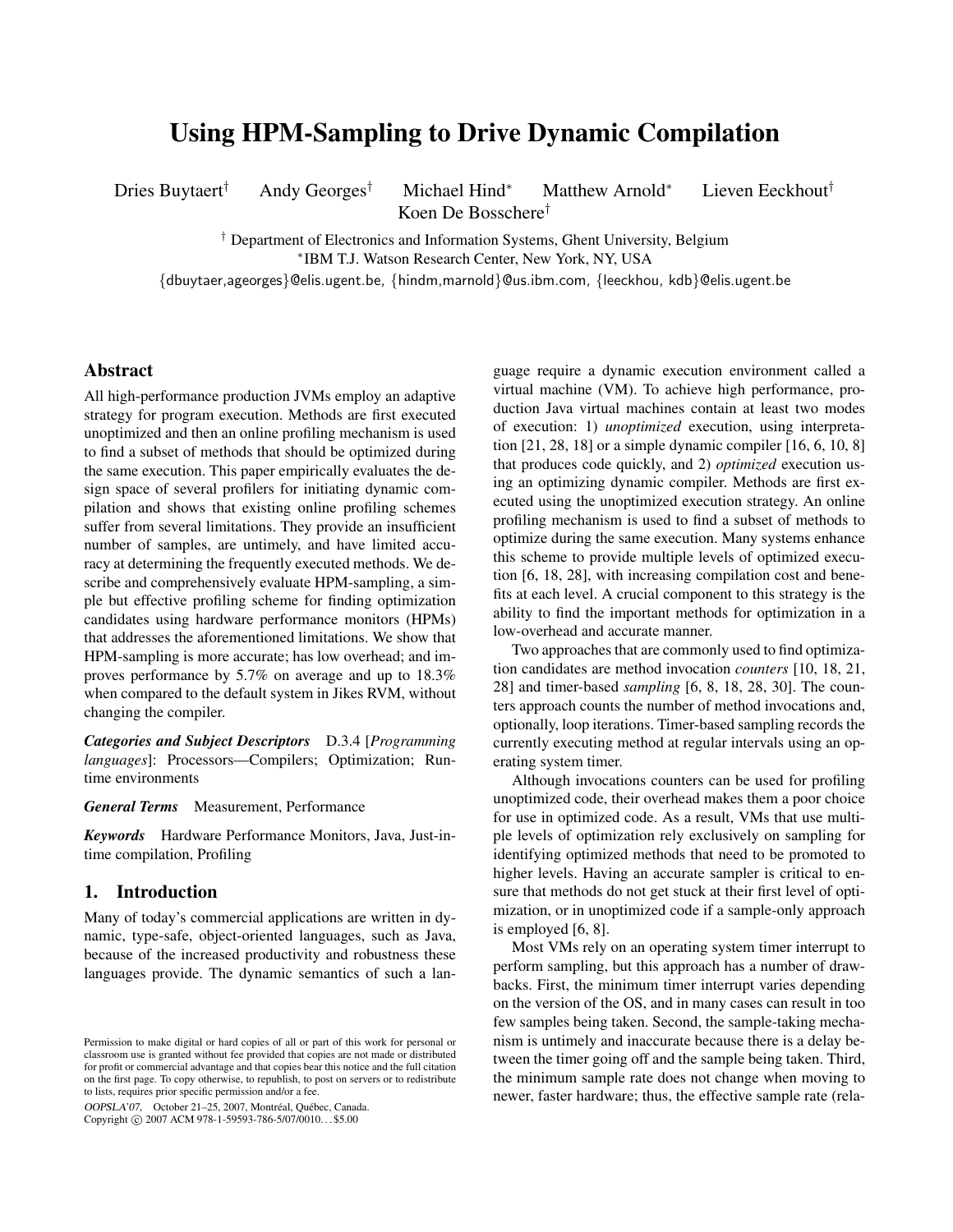tive to the program execution) continues to decrease as hardware performance improves.

This work advocates a different approach, using the hardware performance monitors (HPMs) on modern processors to assist in finding optimization candidates. This HPMsampling approach measures the time spent in methods more accurately than any existing sample-based approach, yet remains low-overhead and can be used effectively for both optimized and unoptimized code. In addition, it allows for more frequent sampling rates compared to timer-based sampling, and is more robust across hardware implementations and operating systems.

This paper makes the following contributions:

- We describe and empirically evaluate the design space of several existing sample-based profilers for driving dynamic compilation;
- We describe the design and implementation of an HPMsampling approach for driving dynamic compilation; and
- We empirically evaluate the proposed HPM approach in Jikes RVM, demonstrating that it has higher accuracy than existing techniques, and improves performance by 5.7% on average and up to 18.3%.

To the best of our knowledge, no production VM uses HPM-sampling to identify optimization candidates to drive dynamic compilation. This work illustrates that this technique results in significant performance improvement and thus has the potential to improve existing VMs with minimal effort and without any changes to the dynamic compiler.

The rest of this paper is organized as follows. Section 2 provides further background information for this work. Section 3 details the HPM-sampling approach we propose. After detailing our experimental setup in Section 4, Section 5 presents a detailed evaluation of the HPM-sampling approach compared to existing techniques; the evaluation includes overall performance, overhead, accuracy, and robustness. Section 6 compares our contribution to related work and Section 7 concludes and discusses future directions.

### 2. Background

This section describes background for this work. Specifically, it describes the design space of sampling techniques for finding optimization candidates and discusses the shortcomings of these techniques; gives relevant details of Jikes RVM; and summarizes hardware performance monitor facilities, focusing on the particular features we employ in this work.

#### 2.1 Sampling Design Space

Two important factors in implementing any method sampling approach are 1) the trigger mechanism and 2) the sampling mechanism. Figure 1 summarizes this 2-dimensional design space for sampling-based profilers. The horizontal axis shows the trigger mechanism choices and the vertical



Figure 1. The design space for sampling profilers: sampling versus trigger mechanism.

axis shows the sampling mechanism choices. The bullets in Figure 1 represent viable design points in the design space of sampling-based profilers – we will discuss the nonviable design points later. Section 5 compares the performance of these viable design points and shows that HPM-immediate is the best performing sampling-based profiling approach.

### 2.1.1 Trigger Mechanisms

The trigger mechanism is the technique used to periodically initiate the sample-taking process. All production JVMs that we are aware of that use sampling to find optimization candidates use an operating system feature, such as nanosleep or setitimer, as the trigger mechanism for finding methods to optimize [6, 8, 30, 28, 18]. The *nanosleep* approach uses a native thread running concurrently with the VM. When the timer interrupt goes off, this native thread is scheduled to execute and then set a bit in the VM. When the VM next executes and sees the bit is set, a sample is taken. The *setitimer* approach does not use a native thread and thus has one less level of indirection. Instead, the interrupt handler for the VM sets the bit in the VM when the timer interrupt goes off. The third option, HPM, will be described in Section 3.

Timer-based sampling (using nanosleep or setitimer) is a low overhead profiling technique that can be used on all forms of code, both unoptimized and optimized code. It allows for the reoptimization of optimized code to higher levels, as well as for performing online profile-directed optimizations, when the profile changes, such as adaptive inlining [6].

However, timer-based sampling does have the following limitations:

Not enough data points: The timer granularity is dependent on the operating system settings, e.g., a mainstream operating system, such as Linux 2.6, provides a common granularity of 4 ms, which means that at most 250 samples/second can be taken. Other operating systems may not offer such a fine granularity. For example, in earlier versions of Linux the granularity was only 10 ms, resulting in at most 100 samples per second. Furthermore, the granularity is not necessarily something that can be easily changed because it will likely require rebuilding the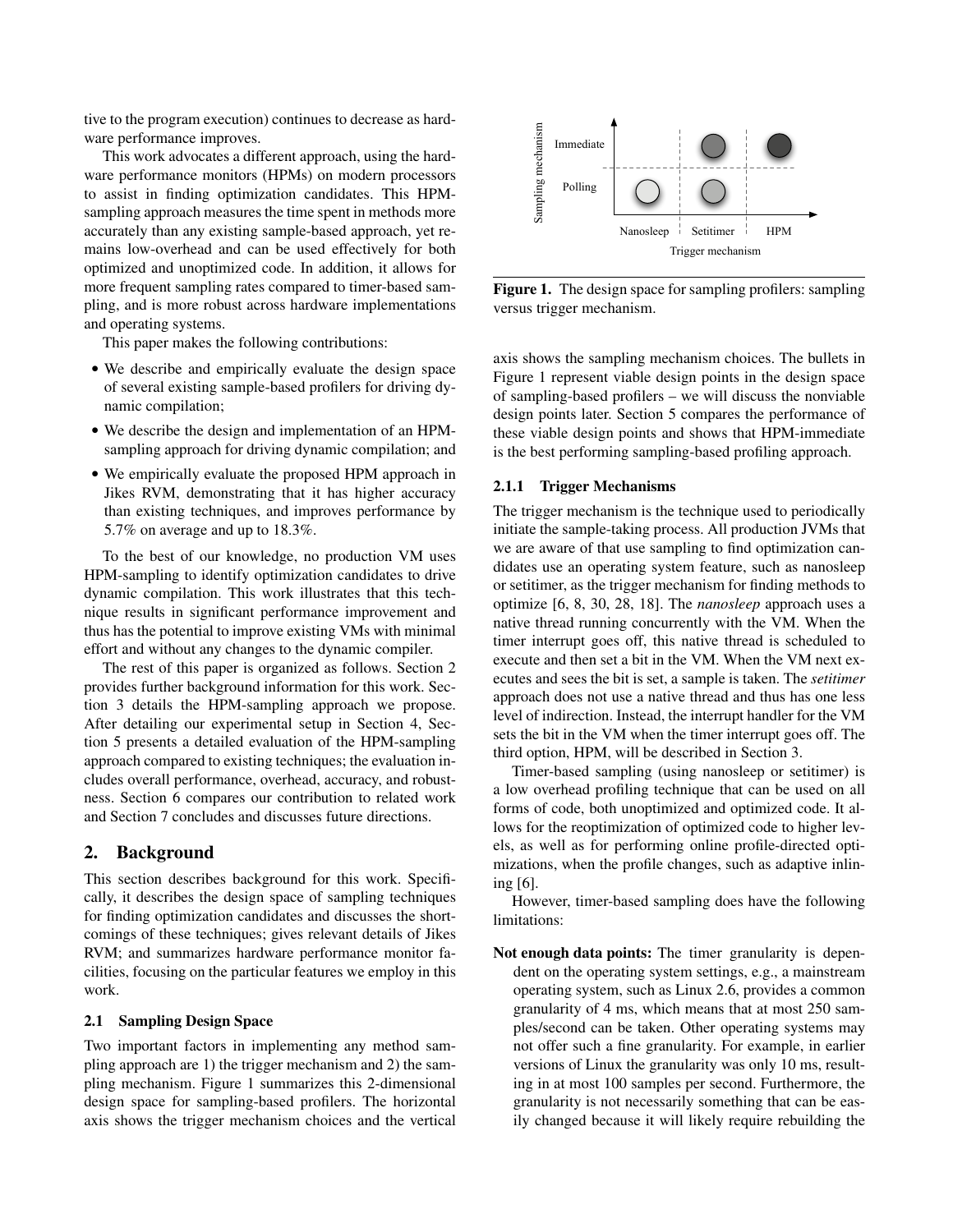kernel, which may not be feasible in all environments and will not be possible when source code is not available.

Lack of robustness among hardware implementations: Timer-based sampling is not robust among machines with different clock speeds and different microarchitectures because a faster machine will execute more instructions between timer-interrupts. Given a fixed operating system granularity, a timer-based profiler will collect fewer data points as microprocessors attain higher performance. Section 5 demonstrates this point empirically.

Not timely: There is a delay from when the operating system discovers that a thread needs to be notified about a timer event and when it schedules the thread that requested the notification for initiating the sample taking.

As we will see in Section 3, the HPM approach addresses all of these shortcomings.

# 2.1.2 Sampling Mechanisms

Once the sample-taking process has been initiated by some trigger mechanism, a sample can be taken. Two options exist for taking the sample (the vertical axis in Figure 1): *immediate* and *polling*. An immediate approach inspects the executing thread(s) to determine which method(s) they are executing. The polling approach sets a bit in the VM that the executing threads check at well-defined points in the code, called *polling points*. When a polling point is executed with the bit set, a sample is taken.

Polling schemes are attractive for profiling because many VMs already insert polling points into compiled code (sometimes called *yieldpoints*) to allow stopping the executing thread(s) when system services need to be performed. The sampling profiler can piggyback on these existing polling points to collect profile data with essentially no additional overhead.

Polling points are a popular mechanism for stopping application threads because the VM often needs to enforce certain invariants when threads are stopped. For example, when garbage collection occurs, the VM needs to provide the collector with the set of registers, globals, and stack locations that contain pointers. Stopping threads via polling significantly reduces the number of program points at which these invariants must be maintained.

However, using polling as a sampling mechanism does have some shortcomings:

Not timely: Although the timer expires at regular intervals, there is some delay until the next polling point is reached. This is in addition to the delay imposed by timer-based profiling as described in the previous section. In particular, the trigger mechanism sets a bit in the VM to notify the VM that a sample needs to be taken. When the VM gets scheduled for execution, the sample is not taken immediately. The VM has to wait until the next polling point is reached before a sample can be taken.

Limited accuracy: Untimely sampling at polling points may also impact accuracy. For example, consider a polling point that occurs after a time-consuming operation that is not part of Java, such as an I/O operation or a call to native code. It is likely that the timer will expire during the time-consuming operation so unless the native code clears the sampling flag before returning (or the VM somehow ensures that it was never set), the next polling point executed in Java code will have an artificially high probability of being sampled. Essentially, time spent in native code (which generally does not contain polling points) may be incorrectly credited to the caller Java method.

An additional source of inaccuracy is that some VMs, such as Jikes RVM, do not insert polling points in all methods and thus some methods cannot be sampled. For example, native methods (not compiled by the VM's compilers), small methods that are always inlined (polling point elided for efficiency reasons), and lowlevel VM methods do not have polling points.

Overhead: Polling requires the executing code to perform a bit-checking instruction followed by a conditional branch to sampling code. This bit-checking code must always be executed, regardless of whether the bit has been set. Reducing the number of bit-checking instructions can reduce this overhead (as Jikes RVM does for trivial methods), but it will also reduce the accuracy as mentioned above.

To avoid these limitations we advocate an immediate approach as described in Section 3.

# 2.2 Jikes RVM

Jikes RVM is an open source Java VM that is written in Java and has been widely used for research on virtual machines [2, 3]. Methods running on Jikes RVM are initially compiled by a baseline compiler, which produces unoptimized code quickly. An optimizing compiler is used to recompile important methods with one of its three optimization levels: 0, 1, and 2 [6, 7].

Jikes RVM uses timer-based sampling with polling for finding methods to be considered for optimization. Specifically, a timer-interrupt is used to set a bit in the virtual machine. On our platform, Linux/IA32, the default Jikes RVM system does this every 20 ms, which was the smallest level of granularity on Linux when that code was written several years ago. However, current Linux 2.6 kernels allow for a finer granularity of 4 ms by default.<sup>1</sup> Therefore, we also compare our work to an improved default system, where the timer-interrupt is smaller than 20 ms. Section 5 discusses the performance improvements obtained by reducing this inter-

<sup>&</sup>lt;sup>1</sup> The granularity provided by the OS is a tradeoff between system responsiveness and the overhead introduced by the OS scheduler. Hence, the timer granularity cannot be too small.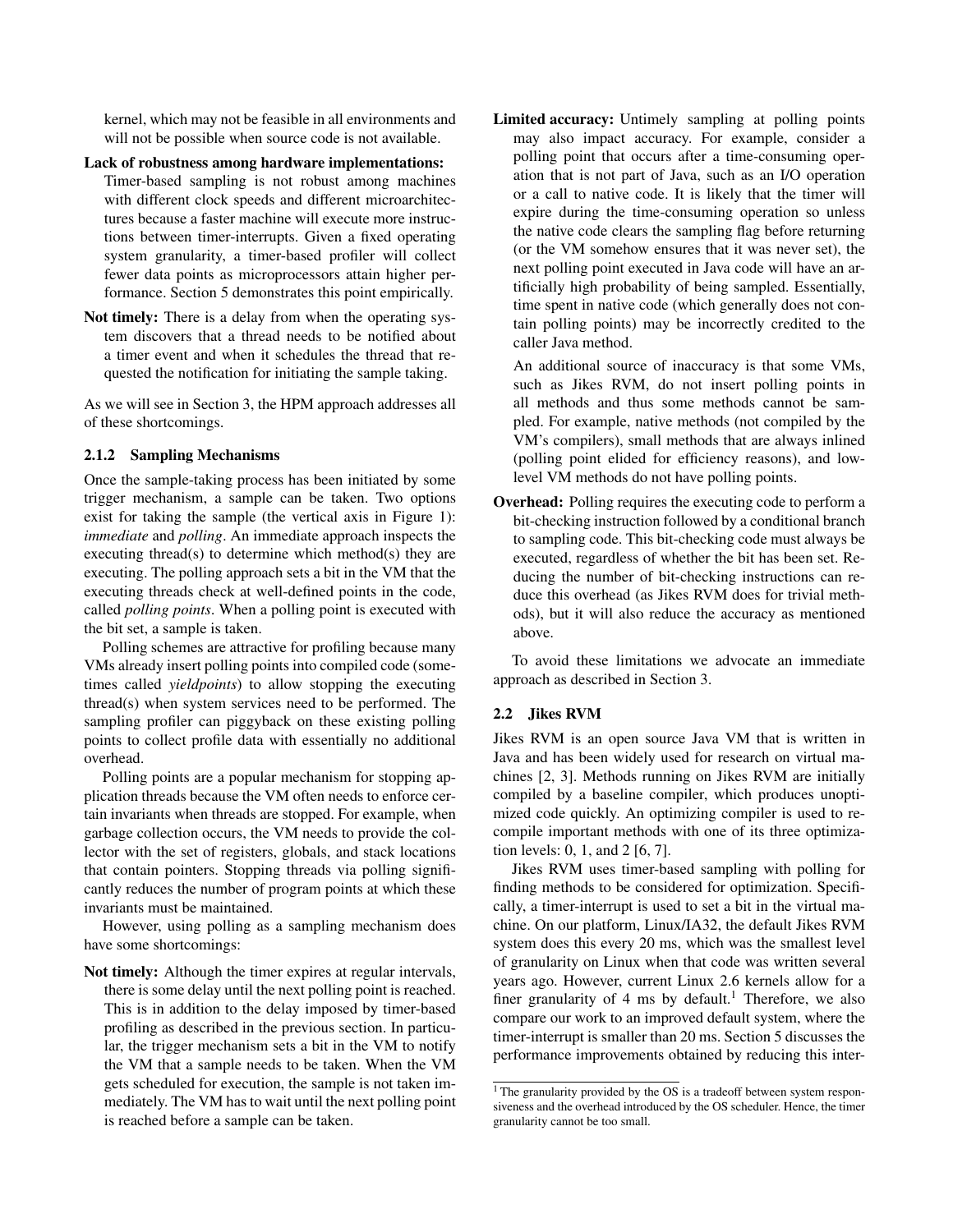rupt value. This illustrates an important shortcoming of an OS timer-based approach: as new versions of the OS are used, the sampling code in the VM may need to be adjusted.

Jikes RVM provides two implementation choices for timer-based sampling: 1) nanosleep-polling, and 2) setitimerpolling. The first strategy, which is the default, spawns a auxiliary, native thread at VM startup. This thread uses the nanosleep system call, and sets a bit in the VM when awoken before looping to the next nanosleep call. The polling mechanism checks this bit. The second strategy, setitimer, initiates the timer interrupt handler at VM startup time to set a bit in the VM when the timer goes off. Setitimer does not require an auxiliary thread. In both cases, the timer resolution is limited by the operating system timer resolution.

When methods get compiled, polling instructions called *yield-points* are inserted into the method entries, method exits, and loop back edges. These instructions check to see if the VM bit is set, and if so, control goes to the Jikes RVM thread scheduler to schedule another thread. If the VM bit is not set, execution continues in the method at the instruction after the yield-point. Before switching to another thread, the system performs some simple profiling by recording the top method on the stack (for loop or exit yield-points) or the second method on top of the stack (entry yield-points) into a buffer. When N method samples have been recorded, an organizer thread is activated to summarize the buffer and pass this summary to the controller thread, which decides whether any recompilation should occur. The default value for  $N$  is 3.

The controller thread uses a cost/benefit analysis to determine if a sampled method should be recompiled [6, 7]. It computes the expected future execution time for the method at each candidate optimization level. This time includes the cost for performing the compilation and the time for executing the method in the future at that level. The compilation cost is estimated using the expected compilation rate as a function of the size of the method for each optimization level. The expected future execution time for a sampled method is assumed to be the amount of time the method has executed so far, scaled by the expected speedup of the candidate optimization level.<sup>2</sup> For example, the model assumes that a method that has executed for  $N$  seconds will execute for N more seconds divided by the speedup of the level compared to the current level. The system uses the profile data to determine the amount of time that has been spent in a method.

After considering all optimization levels greater than the current level for a method, the model compares the sum of the compilation cost and expected future execution time with the expected future execution time at the current level, i.e., the future time for the method at a level versus performing no recompilation. The action associated with the minimum future execution time is chosen. Recompilations are performed by a separate compilation thread.

#### 2.3 Hardware Performance Monitors

Modern processors are usually equipped with a set of performance event counter registers also known as hardware performance monitors (HPMs). These registers can be used by the microprocessor to count events that occur while a program is executing. The HPM hardware can be configured to count elapsed cycles, retired instructions, cache misses, etc. Besides simple counting, the hardware performance counter architecture can also be configured to generate an interrupt when a counter overflows. This interrupt can be converted to a signal that is delivered immediately to the process using the HPMs. This technique is known as event-based sampling. The HPM-sampling approach proposed in this paper uses event-based sampling using the elapsed cycle count as its interrupt triggering event.

### 3. HPM-Immediate Sampling

This section describes our new sampling technique. It first discusses the merits of immediate sampling and then describes HPM-based sample triggering. When combined, this leads to HPM-immediate sampling, which we advocate in this paper.

#### 3.1 Benefits of Immediate Sampling

An advantage of using immediate sampling is that it avoids an often undocumented source of overhead that is present in polling-based profilers: the restrictions imposed on yieldpoint placement.

VMs often place yield-points on method prologues and loop backedges to ensure that threads can be stopped within a finite amount of time to perform system services. However, this placement can be optimized further without affecting correctness. For example, methods with no loops and no calls do not require a yield-point because only a finite amount of execution can occur before the method returns.

However, when using a polling-based profiler, removing yield-points impacts profile accuracy. In fact, yield-points need to be placed on method epilogues as well as prologues to make a polling-based sampler accurate; without the epilogue yield-points, samples that are triggered during the execution of a callee may be incorrectly attributed to the caller after the callee returns. For this reason, Jikes RVM places epilogue yield-points in all methods, except for the most trivial methods that are always inlined.

There are no restrictions on yield-point placement when using an immediate sampling mechanism. All epilogue yield-points can be removed, and the prologue and backedge yield-point placement can be optimized appropriately as long as it maintains correctness for the runtime system. The experimental results in Section 5 include a breakdown to

<sup>2</sup> This speedup and the compilation rate are constants in the VM. They are currently obtained offline by measuring their values in the SPECjvm98 benchmark suite.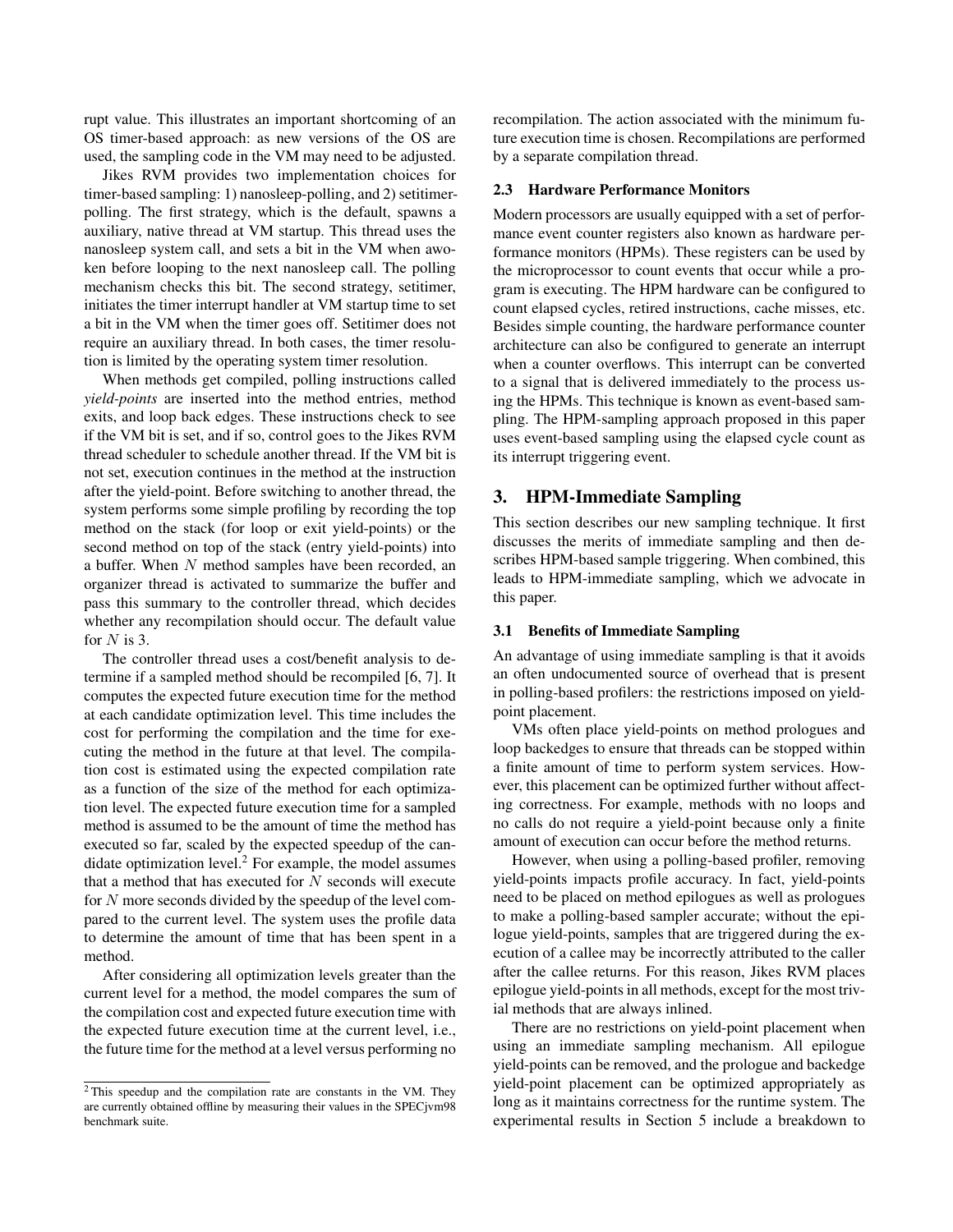| input  | : CPU context |
|--------|---------------|
| output | : void        |

begin

```
registers \leftarrow GetRequest; (CPU context);processor \leftarrow GetJikesProcessorAddress();
   if isJavaFrame (processor, registers) then
       stackFrame ← GetFrame (processor);
       methodID \leftarrow GetMethodID (stackFrame);sampleCount \leftarrow sampleCount + 1;samplesArray [sampleCount ] \leftarrow methodID;
   end
   HPMInterruptResumeResetCounter ()
end
```
Algorithm 1: HPM signal handler as implemented in JikesRVM, where the method ID resides on the stack.

show how much performance is gained by removing epilogue yield-points.

### 3.2 HPM-based Sampling

HPM-based sampling relies on the hardware performance monitors sending the executing process a signal when a counter overflows. At VM startup, we configure a HPM register to count cycles, and we define the overflow threshold (the sampling interval or the reciprocal of the sample rate). We also define which signal the HPM driver should send to the VM process when the counter overflows.<sup>3</sup> Instead of setting a bit that can later be checked by the VM, as is done with polling, the VM acquires a sample immediately upon receiving the appropriate signal from the HPM driver. Several approaches can be used to determine the executing method. For example, the program counter can be used to determine the method in the VM's compiled code index. Alternatively, if the method ID is stored on the stack, as is done in Jikes RVM, the method ID can be read directly from the top of the stack. In our implementation, we take the latter approach, as illustrated in Algorithm 1: the state of the running threads is checked, the method residing on the top of the stack is sampled, and the method ID is copied in the sample buffer.

Because the executing method can be in any state, the sampler needs to check whether the stack top contains a valid Java frame; if the stack frame is not a valid Java frame, the sample is dropped. On average, less than 0.5% of all samples gathered in our benchmark suite using an immediate technique are invalid.

## 3.3 How HPM-immediate Fits in the Design Space of Sampling-Based Profiling

Having explained both immediate sampling and HPMsampling, we can now better understand how the HPMimmediate sampling-based profiling approach relates to the other sampling-based approaches in the design space. HPMimmediate sampling shows the following advantages over timer-based sampling: (i) sample points can be collected at a finer time granularity, (ii) performance is more robust across platforms with different clock frequencies and thread scheduling quanta, and (iii) it is more timely, i.e., a sample is taken immediately, not at the next thread scheduling point. Compared to polling-based sampling, HPM-immediate sampling (i) is more accurate and (ii) incurs less overhead.

Referring back to Figure 1, there are two design points in sampling-based profiling that we do not explore because they are not desirable: nanosleep-immediate and HPMpolling. The nanosleep-immediate approach does not offer any advantage over setitimer-immediate: to get a sample, nanosleep incurs an even larger delay compared to setitimer, as explained previously. The HPM-polling approach is not desirable because it would combine a timely trigger mechanism (HPM-sampling) with a non-timely sampling mechanism (polling).

### 3.4 HPM Platform Dependencies

HPMs are present on virtually all modern microprocessors and can be used by applications if they are accessible from a user privilege level. Not all microprocessors offer the same HPM events, or expose them in the same way. For example, on IA-32 platforms, low overhead drivers provide access to the HPM infrastructure, but programming the counters differs for each manufacturer and/or processor model. One way in which a VM implementor can resolve these differences is by encapsulating the HPM subsystem in a platform-dependent dynamic library. As such, HPMsampling is portable across all common platforms.

Standardizing the HPM interfaces is desirable because it can enable better synergy between the hardware and the virtual machine. In many ways it is a chicken-and-egg problem; without concrete examples of HPMs being used to improve performance, there is little motivation for software and hardware vendors to standardize their implementations. However, we hope this and other recent work [1, 23, 27] will show the potential benefit of using HPMs to improve virtual machine performance.

Furthermore, collecting HPM data can have different costs on different processors or different microarchitectures. As our technique does not require the software to read the HPM counters, but instead relies on the hardware itself to track the counters and to send the executing process a signal only when a counter overflows, the performance of reading the counters does not affect the portability of our technique.

### 4. Experimental Setup

Before evaluating the HPM-sampling approach, we first detail our experimental setup: the virtual machine, the benchmarks, and the hardware platforms.

<sup>3</sup> Our implementation uses SIGUSR1; any of the 32 POSIX real-time signals can be used.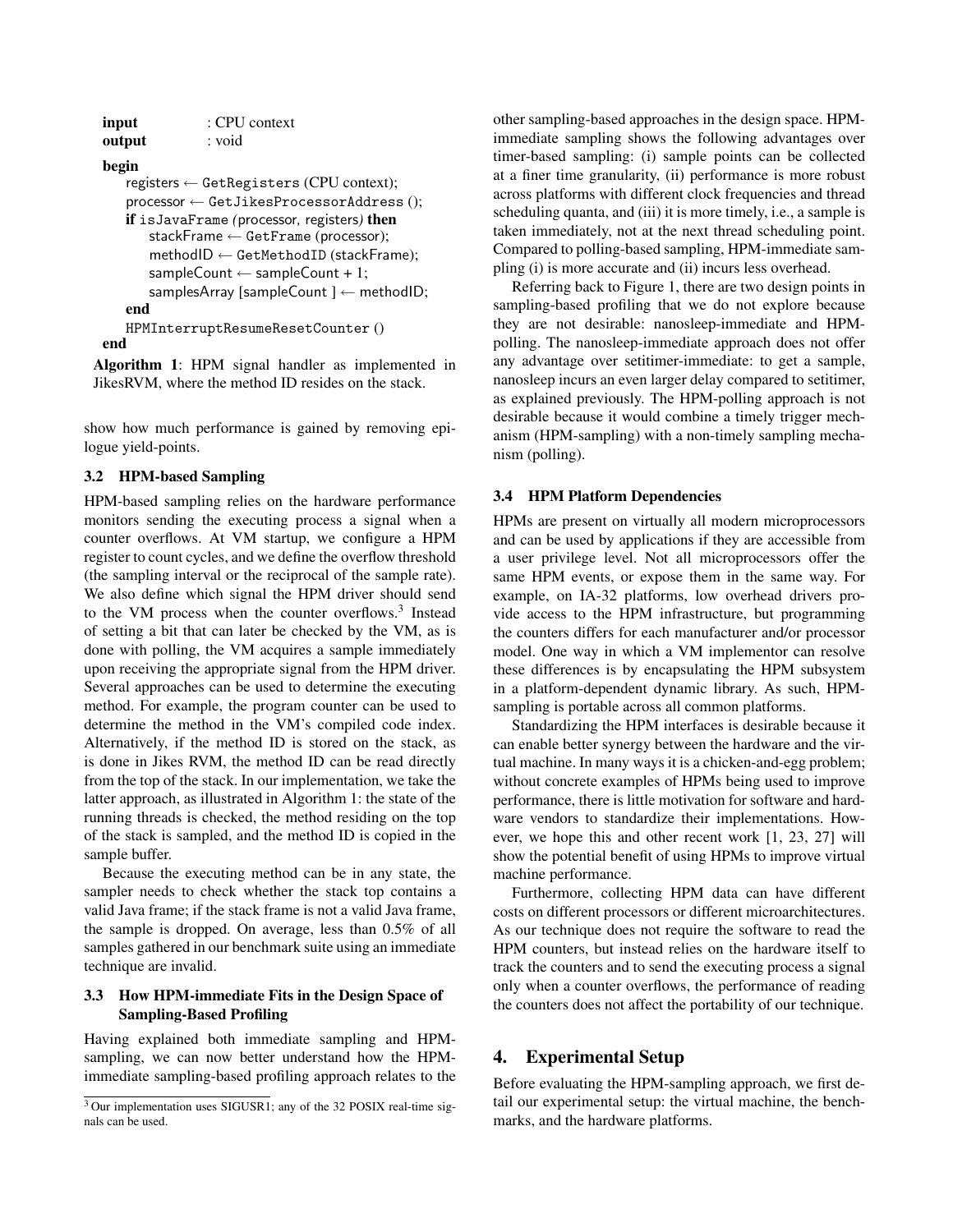### 4.1 Virtual machine

As mentioned before, we use Jikes RVM, in particular the CVS version of Jikes RVM from April 10th, 2006. To ensure a fair comparison between HPM-immediate sampling with the other sampling-based profilers described in Section 2, we replace only the sampling-based profiler in Jikes RVM. The cost/benefit model for determining when to optimize to a specific optimization level and the compilers itself remain unchanged across all sampling-based profilers. In addition, we ensure that Jikes RVM's thread scheduling quantum remains unchanged at 20ms across different sampling-based profilers with different sampling rates.

The experiments are run on a Linux 2.6 kernel. We use the perfctr tool version 2.6.19 [22] for accessing the HPMs.

#### 4.2 Benchmarks

Table 1 gives our benchmark suite. We use the SPECjvm98 benchmark suite [26] (first seven rows), the DaCapo benchmark suite [9] (next six rows), and the pseudojbb benchmark [25] (last row). SPECjvm98 is a client-side Java benchmark suite. We run all SPECjvm98 benchmarks with the largest input set (-s100). The DaCapo benchmark is a recently introduced open-source benchmark suite; we use release version 2006-10. We use only the benchmarks that execute properly on our baseline system, the April 10th, 2006 CVS version of Jikes RVM. SPECjbb2000 emulates the middle-tier of a three-tier system; we use pseudojbb, which runs for a fixed amount of work, i.e., for a fixed number of transactions, in contrast to SPECjbb2000, which runs for a fixed amount of time. We consider 35K transactions as the input to pseudojbb. The second column in Table 1 shows the number of application threads. The third column gives the number of application methods executed at least once; this does not include VM methods or library methods used by the VM. The fourth column gives the running time on our main hardware platform, the Athlon XP 3000+, using the default Jikes RVM configuration.

We consider two ways of evaluating performance, namely *one-run* performance and *steady-state* performance, and use the statistical rigorous performance evaluation methodology as described by Georges et al. [15]. For one-run performance, we run each application 11 times each in a new VM invocation, exclude the measurement of the first run, and then report average performance across the remaining 10 runs. We use a Student t-test with a 95% confidence interval to verify that performance differences are statistically meaningful. For SPECjbb2000 we use a single warehouse for measuring one-run performance.

For steady-state performance, we use a similar methodology, but instead of measuring performance of a single run, we measure performance for 50 consecutive iterations of the same benchmark in 11 VM invocations, of which the first invocation is discarded. Running a benchmark multiple

|           | Application | No. methods | Running |
|-----------|-------------|-------------|---------|
| Benchmark | threads     | executed    | time(s) |
| compress  |             | 189         | 6.1     |
| jess      |             | 590         | 2.9     |
| db        |             | 184         | 12.1    |
| javac     |             | 913         | 6.5     |
| mpegaudio |             | 359         | 5.8     |
| mtrt      | 3           | 314         | 3.9     |
| jack      |             | 423         | 3.3     |
| antlr     |             | 1419        | 5.6     |
| bloat     |             | 1891        | 14.2    |
| fop       |             | 2472        | 6.1     |
| hsqldb    | 13          | 1277        | 7.3     |
| jython    |             | 3093        | 21.2    |
| pmd       | 1           | 2117        | 14.8    |
| pseudojbb | 1           | 812         | 6.6     |

Table 1. Benchmark characteristics for the default Jikes RVM configuration on the Athlon XP 3000+ hardware platform.

| Processor | Frequency  |       | <b>RAM</b> | Bus    |
|-----------|------------|-------|------------|--------|
| $1500+$   | $1.33$ GHz | 256KB | 1GB        | 133MHz |
| $3000+$   | $2.1$ GHz  | 512KB | $2$ GB     | 166MHz |

Table 2. Hardware platforms

times can be done easily for the SPECjvm98 and the DaCapo benchmarks using the running harness.

### 4.3 Hardware platforms

We consider two hardware platforms, both are AMD Athlon XP microprocessor-based computer systems. The important difference between both platforms is that they run at different clock frequencies and have different memory hierarchies, see Table 2. The reason for using two hardware platforms with different clock frequencies is to demonstrate that the performance of HPM-sampling is more robust across hardware platforms with different clock frequencies than other sampling-based profilers.

## 5. Evaluation

This section evaluates the HPM-immediate sampling profiler and compares it against existing sampling profilers. This comparison includes performance along two dimensions: one-run and steady-state, as well as measurements of overhead, accuracy, and stability.

### 5.1 Performance Evaluation

We first evaluate the performance of the various samplingbased profilers — we consider both one-run and steady-state performance in the following two subsections.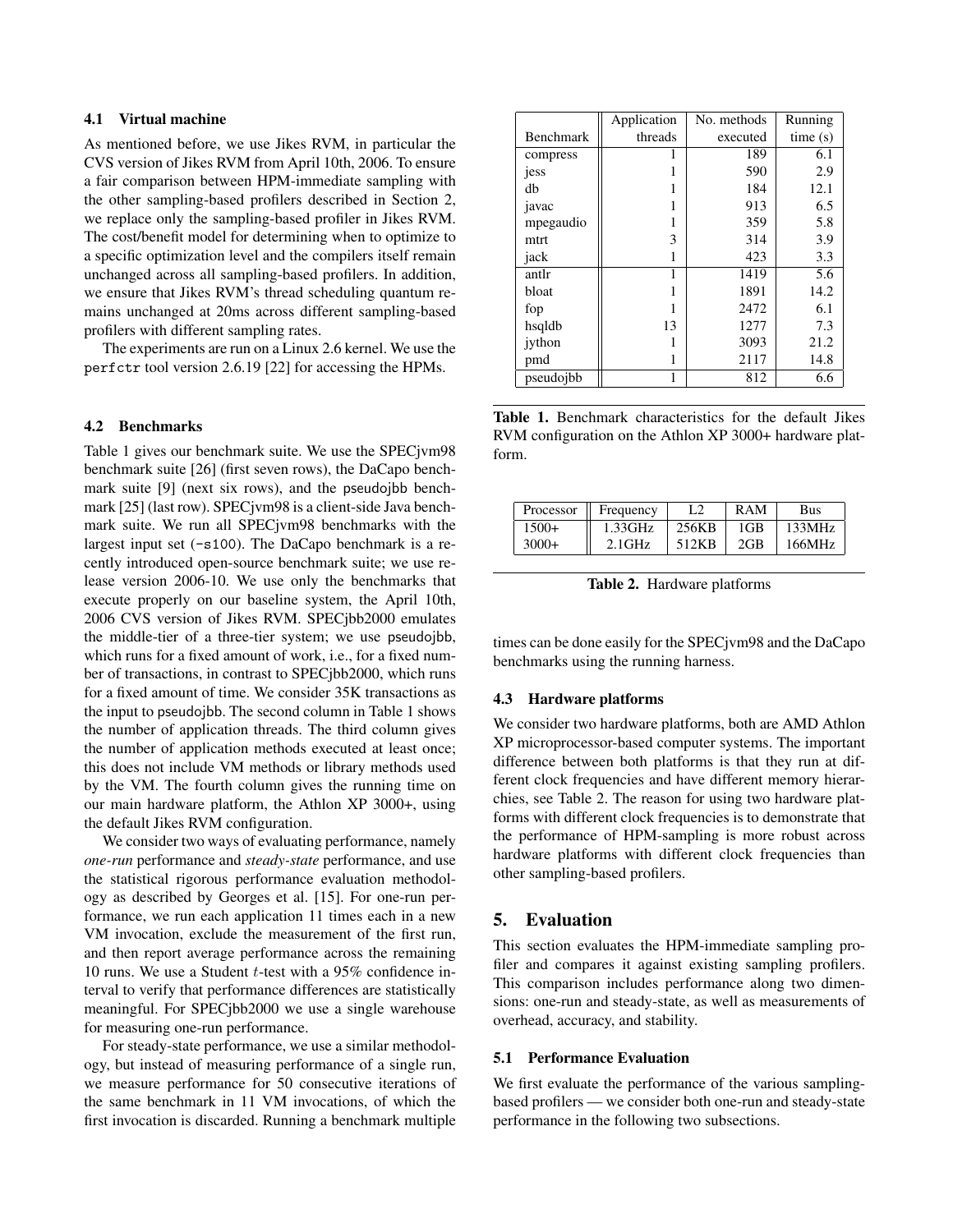### 5.1.1 One-run Performance

*Impact of sampling rate.* Before presenting per-benchmark performance results, we first quantify the impact of the sample rate on average performance. Figure 2 shows the percentage average performance improvement on the Athlon XP 3000+ machine across all benchmarks as a function of the sampling interval compared to the default Jikes RVM, which uses a sampling interval of 20ms. The horizontal axis varies the sampling interval from 0.1ms to 40ms for the nanosleepand setitimer-sampling approaches. For the HPM-sampling approach, the sampling interval varies from 100K cycles up to 90M cycles. On the Athlon XP 3000+, this is equivalent to a sampling interval varying from 0.047ms to 42.85ms. Curves are shown for all four sampling-based profilers; for the immediate-sampling methods, we also show a version including and excluding epilogue yield-points to help quantify the reason for performance improvement. Because an immediate approach does not require any polling points, the preferred configuration for the immediate sampling approach is with no yield-points.

We make several observations from Figure 2. First, comparing the setitimer-immediate versus the setitimer-polling curves clearly shows that an immediate sampling approach outperforms a polling-based sampling mechanism on our benchmark suite. The setitimer-immediate curve achieves a higher speedup than setitimer-polling over the entire sample rate range. Second, HPM-based sampling outperforms OStriggered sampling — the HPM-immediate curve achieves higher speedups than setitimer-immediate. Third, removing epilogue yield-points yields a slight performance improvement for both the HPM-based and OS-triggered immediate sampling approaches. So, in summary the overall performance improvement for the HPM-sampling approach that we advocate in this paper comes from three sources: (i) HPM-based triggering instead of OS-triggered sampling, (ii) immediate sampling instead of polling-based sampling, and (iii) the removal of epilogue yield-points.

Each sampling-based profiler has a best sample rate for our benchmark suite. Values below this rate result in too much overhead. Values above the rate result in a less accurate profile. We use an interval of 9M cycles (approximately 4.3ms) for the HPM-immediate approach in the remainder of this paper.<sup>4</sup> Other sampling-based profilers achieve their best performance at different sample rates — in all other results presented in this paper, we use the best sample rate *per sampling-based profiler*. For example, for the setitimer-immediate approach with no yield-points the best sampling interval on our benchmark suite is 4ms. The default Jikes RVM with nanosleep-polling has a sampling interval of 20ms.

*Per-benchmark results.* Figure 3 shows the per-benchmark percentage performance improvements of all sampling profiler approaches (using each profiler's best sample rate) relative to the default Jikes RVM's nanosleep-polling sampling approach, which uses a sampling interval of 20ms. The graph on the left in Figure 3 is for the best sample rates on the Athlon XP 1500+ machine. The graph on the right is for the best sample rates on the Athlon XP 3000+.

The results in Figure 3 clearly show that HPM-immediate sampling significantly outperforms the other sampling profiler approaches. In particular, HPM-immediate results in an average 5.7% performance speedup compared to the default Jikes RVM nanosleep-polling approach on the Athlon XP 3000+ machine and 3.9% on the Athlon XP 1500+ machine. HPM-immediate sampling results in a greater than 5% performance speedup for many benchmarks (on the Athlon XP 3000+): antlr (5.9%), mpegaudio (6.5%), jack (6.6%), javac  $(6.6\%)$ , hsqldb  $(7.8\%)$ , jess  $(9.6\%)$  and mtrt  $(18.3\%)$ .

As mentioned before, this overall performance improvement comes from three sources. First, immediate sampling yields an average 3.0% speedup over polling-based sampling. Second, HPM-sampling yields an additional average 2.1% speedup over OS-triggered sampling. Third, eliminating the epilogue yield-points contributes an additional 0.6% speedup on average. For some benchmarks, removing the epilogue yield-points results in significant performance speedups, for example jack (4.1%) and bloat (3.4%) on the Athlon XP 3000+ machine.

*Statistical significance.* Furthermore, these performance improvements are statistically significant. We use a onesided Student t-test with a 95% confidence level following the methodology proposed by Georges et al. [15] to verify that HPM-immediate-no-yieldpoints does result in a significant performance increase over the non-HPM techniques. For each comparison, we require one test where the null hypothesis is that both compared techniques result in the same execution time on average, the alternative hypothesis is that HPM-immediate-no-yieldpoints has a smaller execution time. The null hypothesis is rejected for 10 out of 14 benchmarks when we compare to nanosleep-polling; it is rejected for 8 out of 14 benchmarks when we compare to setitimerimmediate-no-yieldpoints; and it is rejected for even 5 out of 14 benchmarks when we compare to HPM-immediate. This means that HPM-immediate-no-yieldpoints outperforms the best execution times compared to the other techniques with 95% certainty.

*Robust performance across machines.* The two graphs in Figure 3 also show that the HPM-immediate sampling profiler achieves higher speedups on the Athlon XP 3000+ machine than on the 1500+ machine. This observation supports our claim that HPM-sampling is more robust across hard-

<sup>4</sup> As Figure 2 shows, we explored a wide range of values between 2M and 9M for the HPM-immediate approach. An ANOVA and a Tukey HSD post hoc [15, 20] test with a confidence level of 95% reveal that in only 1.5% of the cases (7 out of 468 comparisons), the execution times differ significantly. This means one can use any of the given rates in [2M; 9M] without suffering a significant performance penalty. Therefore, we chose 9M as the best value for HPM-immediate.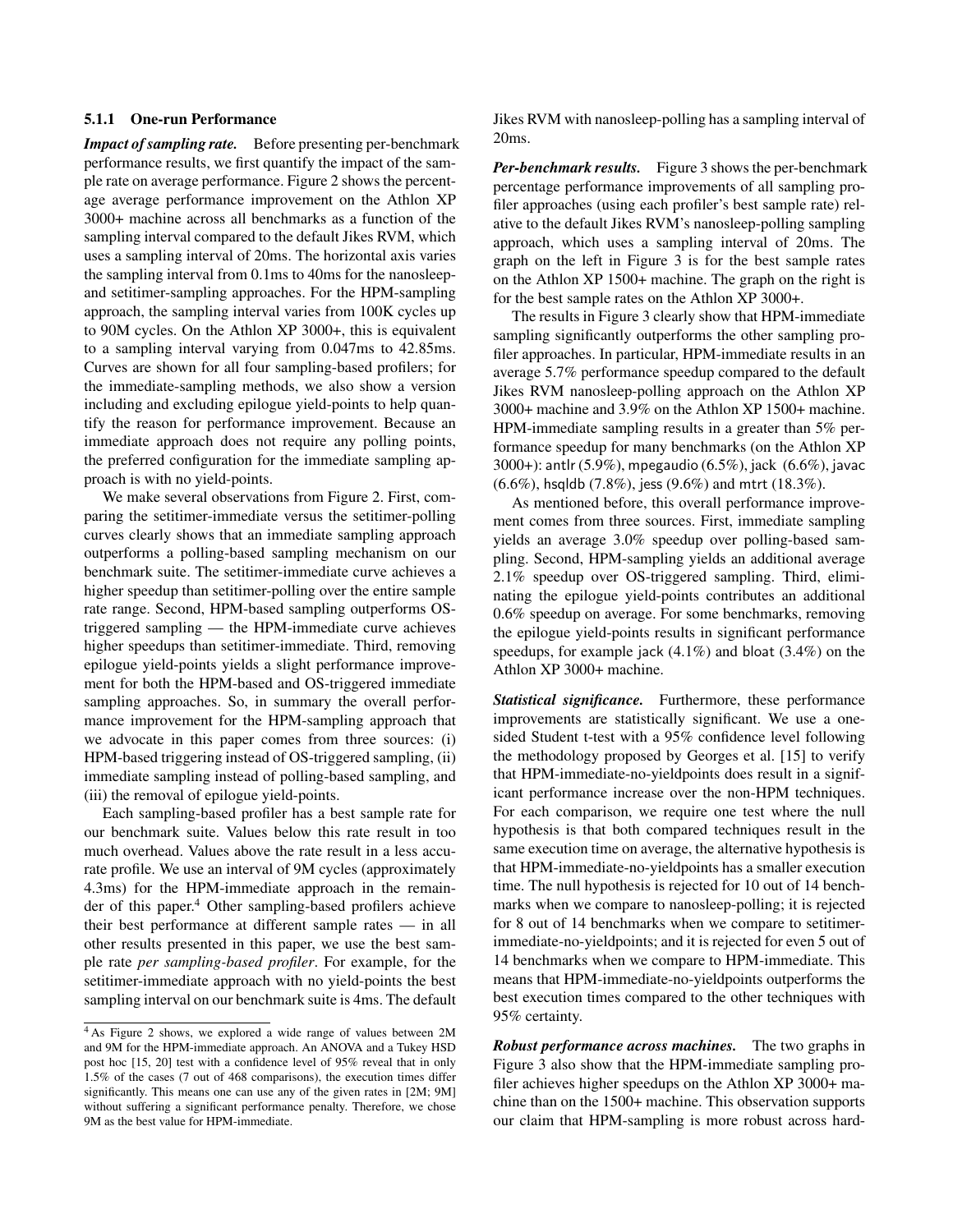

<del>□</del> Nanosleep-polling <br>
→
Setitimer-polling 
→
Setitimer-polling →
Setitimer-polling →
Setitimer-polling →
Setitimer-polling →
Setitimer-polling →
Setitimer-polling →
Setitimer-polling →
Setitimer-pollin

Figure 2. Percentage average performance speedup on the Athlon XP 3000+ machine for the various sampling profilers as a function of sample rate, relative to default Jikes RVM, which uses a sampling interval of 20ms.



Figure 3. These figures show the percentage performance improvement relative to the default Jikes RVM configuration (nanosleep-polling with a 20ms sampling interval). Each configuration uses the single best sampling interval as determined from the data in Figure 2 for all benchmarks. The left and right graphs give improvement on the Athlon XP 1500+ with a 20M sample interval and the Athlon XP 3000+ with a 9M sample interval, respectively. On the former, the nanosleep-polling bars show no improvement, because the default configuration rate performed best for that particular technique; as a result, the left graph has one bar less.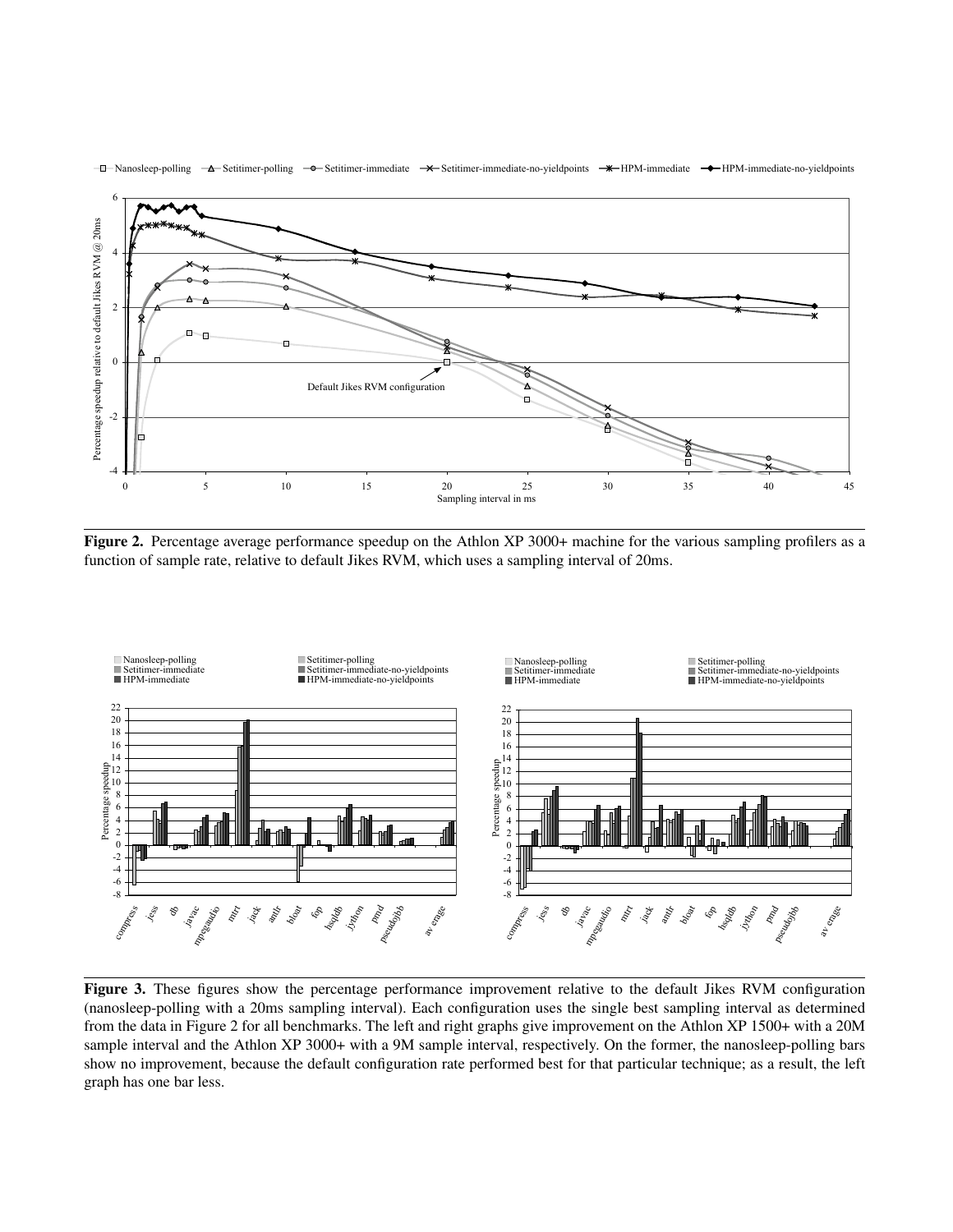ware platforms, with potentially different clock frequencies. The reason is that OS-triggered profilers collect relatively fewer samples as clock frequency increases (assuming that the OS time quantum remains unchanged). As such, the profile collected by an OS-triggered profiler becomes relatively less accurate compared to HPM-sampling when clock frequency increases.

#### 5.1.2 Steady-state Performance

We now evaluate the steady-state performance of HPMsampling for long-running Java applications. This is done by iterating each benchmark 50 times in a single VM invocation. This process is repeated 11 times (11 VM invocations of 50 iterations each); the first VM invocation is a warmup run and is discarded.

Figure 4 shows the average execution time per benchmark iteration across all VM invocations and all benchmarks. Two observations can be made: (i) it takes several benchmark iterations before we reach steady-state behavior, i.e., the execution time per benchmark iteration slowly decreases with the number of iterations, and (ii) while HPM-immediate is initially faster, the other sampling mechanisms perform equally well for steady-state behavior. This suggests that HPMimmediate is faster at identifying and compiling hot methods, but that if the hot methods of an application are stable and the application runs long enough, the other mechanisms also succeed at identifying these hot methods. Once all important methods have been fully optimized, no mechanism has a significant competitive advantage over the other, and they exhibit similar behavior. In summary, HPM-sampling yields faster one-run times and does not hurt steady-state performance. Nevertheless, in case a long-running application would experience a phase change at some point during the execution, we believe HPM-immediate will be more responsive to this phase change by triggering adaptive recompilations more quickly. by interaing each benchmark S0 times in a single VM invo-<br>increasing continents and is discarded the smoothly by increasing Figure 314 to<br>station. This process is repeated 11 times (11 VM invocations<br>of 50 iterations each)

#### 5.2 Analysis

To get better insight into why HPM-sampling results in improved performance, we now present a detailed analysis of the number of method recompilations, the optimization level these methods reach, the overhead of HPM-sampling, the accuracy of a sampling profile, and the stability of HPMsampling across multiple runs.

### 5.2.1 Recompilation Activity

Table 3 shows a detailed analysis of the number of methods sampled, the number of methods presented to the analytical cost/benefit model, and the number of method recompilations for the default system and the four sampling-based profilers. The difference between default and nanosleep-polling is that the default system uses 20ms as the sleep interval, whereas nanosleep-polling uses the best sleep interval for our benchmark suite, which is 4ms. Table 3 shows that



Figure 4. Quantifying steady-state performance of HPMimmediate-no-yieldpoints sampling: average execution time per run for 50 consecutive runs.



Figure 5. The average number of method recompilations by optimization level across all benchmarks on the Athlon XP 3000+.

1249, on average) and also presents more samples to the analytical cost/benefit model (594 versus 153 to 408, on average) than OS-triggered sampling. This also results in more method recompilations (134 versus 63 to 109, on average).

Figure 5 provides more details by showing the number of method recompilations by optimization level. These are average numbers across all benchmarks on the Athlon XP 3000+ as reported by Jikes RVM's logging system. This figure shows that HPM-immediate sampling results in more recompilations, and that more methods are compiled to higher levels of optimization, i.e., compared to nanosleep polling, HPM-immediate compiles 27% more methods to optimization level 0 and 46% more methods to optimization level 1.

Figure 3 showed that HPM-immediate sampling resulted in an 18.3% performance speedup for mtrt. To better understand this speedup we performed additional runs of the base-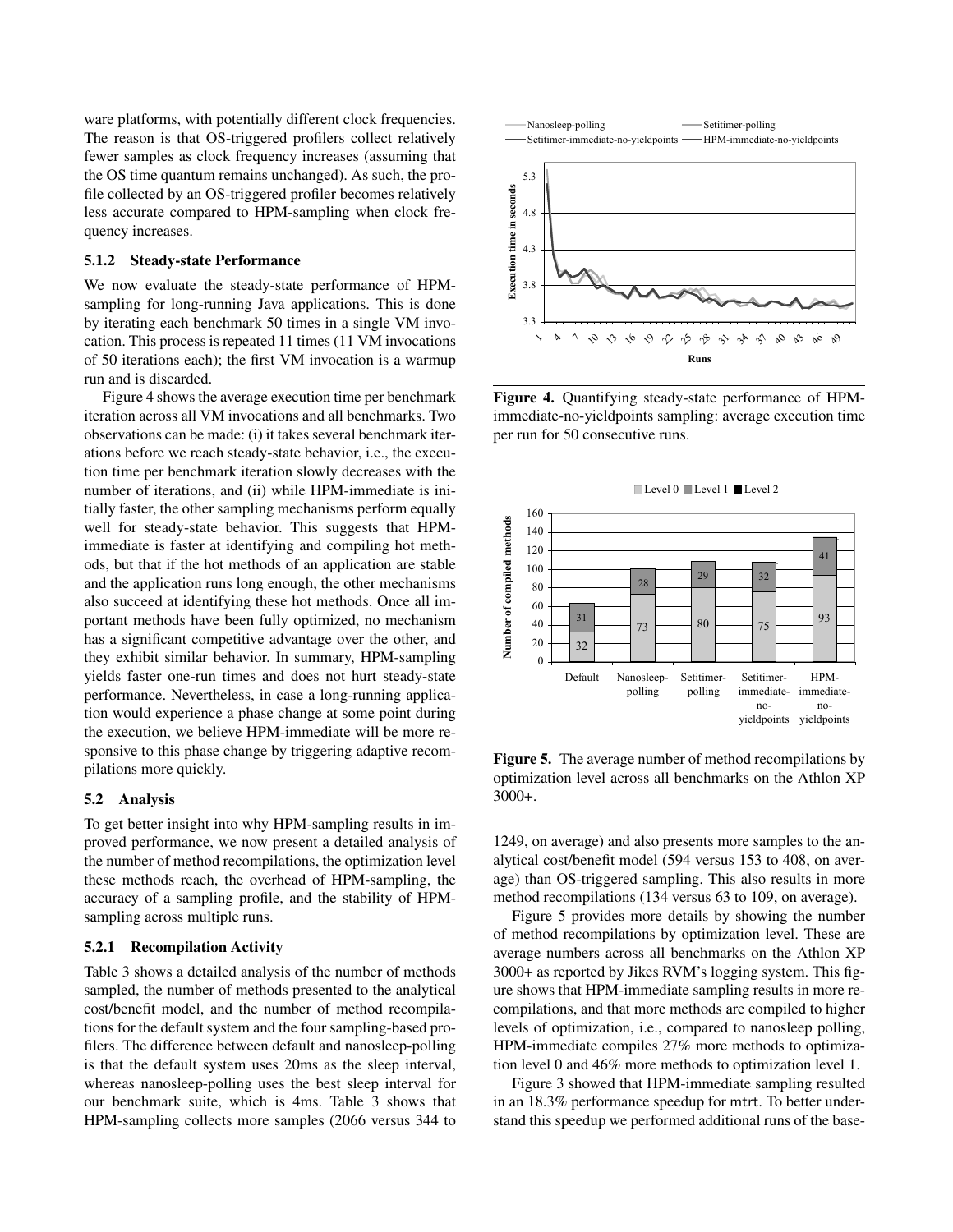|           | Default |     |     | Nanosleep-polling |      |               |      | Setitimer-polling |     | Setitimer-immediate |      |     | HPM-immediate |      |     |
|-----------|---------|-----|-----|-------------------|------|---------------|------|-------------------|-----|---------------------|------|-----|---------------|------|-----|
| Benchmark | S       | P   | C   | S                 | P    | $\mathcal{C}$ | S    | P                 | C   | S                   | P    | C   | S             | P    | C   |
| compress  | 258     | 162 | 16  | 1010              | 173  | 15            | 1190 | 195               | 17  | 977                 | 288  | 19  | 1536          | 437  | 23  |
| jess      | 126     | 82  | 35  | 425               | 191  | 45            | 499  | 216               | 47  | 416                 | 199  | 49  | 714           | 299  | 55  |
| db        | 530     | 56  | 9   | 1950              | 87   | 9             | 2340 | 92                | 9   | 1959                | 159  | 9   | 3349          | 189  | 10  |
| javac     | 251     | 147 | 80  | 893               | 447  | 39            | 1048 | 510               | 159 | 1004                | 426  | 150 | 1647          | 620  | 195 |
| mpegaudio | 250     | 199 | 58  | 900               | 453  | 75            | 1065 | 526               | 80  | 906                 | 634  | 81  | 1489          | 908  | 98  |
| mtrt      | 128     | 98  | 33  | 460               | 204  | 54            | 529  | 230               | 58  | 538                 | 281  | 63  | 847           | 382  | 82  |
| jack      | 140     | 56  | 27  | 510               | 162  | 41            | 585  | 192               | 47  | 451                 | 110  | 22  | 758           | 185  | 32  |
| antlr     | 249     | 120 | 60  | 855               | 339  | 100           | 1040 | 402               | 112 | 750                 | 269  | 105 | 1263          | 403  | 138 |
| bloat     | 601     | 150 | 60  | 2145              | 404  | 111           | 2595 | 490               | 117 | 2255                | 329  | 111 | 3733          | 486  | 144 |
| fop       | 273     | 60  | 37  | 995               | 199  | 63            | 1175 | 230               | 70  | 576                 | 185  | 74  | 957           | 275  | 103 |
| hsqldb    | 247     | 180 | 91  | 869               | 478  | 133           | 995  | 525               | 138 | 1117                | 500  | 152 | 1816          | 747  | 181 |
| jython    | 928     | 426 | 203 | 3294              | 1079 | 342           | 3813 | 1220              | 357 | 3169                | 1145 | 350 | 5178          | 1667 | 426 |
| pmd       | 565     | 244 | 93  | 1995              | 623  | 154           | 2355 | 721               | 165 | 2355                | 704  | 158 | 3938          | 989  | 206 |
| pseudojbb | 271     | 161 | 85  | 950               | 451  | 29            | 1114 | 521               | 146 | 1014                | 489  | 152 | 1697          | 729  | 190 |
| average   | 344     | 153 | 63  | 1232              | 378  | 101           | 1453 | 433               | 109 | 1249                | 408  | 107 | 2066          | 594  | 134 |

Table 3. Detailed sample profile analysis for one-run performance on the Athlon XP 3000+: 'S' stands for the number of method samples taken, 'P' stands for the number of methods that have been proposed to the analytical cost/benefit model and 'C' stands for the number of method recompilations.

line and HPM-immediate configurations with Jikes RVM's logging level set to report the time of all recompilation events.<sup>5</sup> We ran each configuration 11 times and the significant speedup of HPM, relative to the baseline configuration, occurred on all runs, therefore, we conclude that the compilation decisions leading to the speedup were present in all 11 HPM-immediate runs. There were 34 methods that were compiled by the HPM-immediate configuration in all runs, and of these 34 methods, only 13 were compiled on all baseline runs. Taking the average time at which these 13 methods were compiled, HPM compiles these methods 28% sooner, with a maximum of 47% sooner and a minimum of 3% sooner. Although this does not concretely explain why HPM-immediate is improving performance, it does show that HPM-immediate is more responsive in compiling the important methods, which most likely explains the speedup.

#### 5.2.2 Overhead

Collecting samples and recompiling methods obviously incurs overhead. To amortize this cost, dynamic compilation systems need to balance code quality with the time spent sampling methods and compiling them. To evaluate the overhead this imposes on the system, we investigate its two components: (i) the overhead of collecting the samples and (ii) the overhead of consuming these samples by the adaptive optimization system. As explained in Section 2.2, the latter is composed of three parts implemented as separate threads in Jikes RVM: (a) the organizer, (b) the controller, and (c) the compiler.

To identify the overhead of only collecting samples, we modified Jikes RVM to discard samples after they have been



Figure 6. The average overhead through HPM-immediateno-yieldpoints sampling for collecting samples at various sample rates.

captured in both an HPM-immediate configuration and the baseline nanosleep-polling configuration. In both configurations no samples are analyzed and no methods are recompiled by the optimizing compiler. By comparing the execution times from the HPM-immediate configuration with those of the default Jikes RVM configuration that uses nanosleep-polling with the 20ms sample interval, we can study the overhead of collecting HPM samples. Figure 6 shows this overhead for a range of HPM sample rates averaged across all benchmarks; at the sampling interval of 9M cycles, the overhead added by HPM-immediate sampling is limited to 0.2%.

To identify the overhead of processing the samples we look at the time spent in the organizer, controller, and compiler. Because each of these subsystems runs in their own

<sup>&</sup>lt;sup>5</sup>This logging added a small amount of overhead to each configuration, but the speedup remained about the same.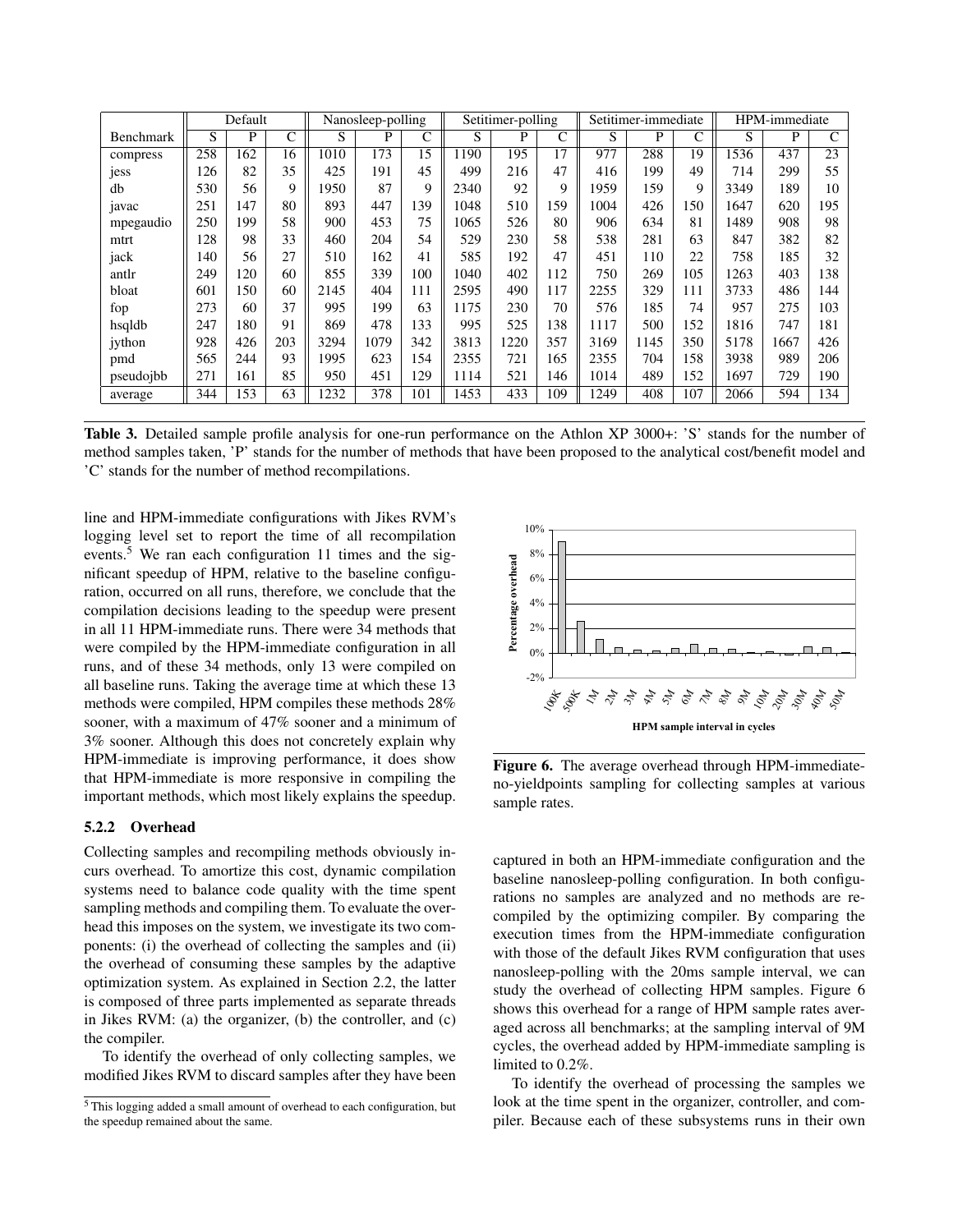

Figure 7. The average overhead of consuming the samples across all benchmark. The default systems uses 20ms as the sample interval, where as the other systems use their best sample intervals for our benchmark suite.

thread, we use Jikes RVM's logging system to capture each thread's execution time. Figure 7 shows the fraction of the time spent in the organizer, controller, and the compiler for all sampling profiler approaches averaged across all benchmarks. Based on Figure 7, we conclude that although HPM-immediate collects many more samples, the overhead of the adaptive optimization system increases by only roughly 1% (mainly due to the compiler). This illustrates that Jikes RVM's cost/benefit model successfully balances code quality with time spent collecting samples and recompiling methods — even when presented with significantly more samples as discussed in the previous section. We believe this property is crucial for the applicability of HPM-immediate sampling. points<br> **Figure 7.** The average overhead of consuming the simples<br>
arecoss all benchmark. The default systems uses 20ns as the<br>
sample interval, where as the other systems we their best<br>
sample interval, where as the othe

#### 5.2.3 Accuracy

To assess the accuracy of the profile collected through HPMimmediate sampling, we would like to compare the various sampling approaches with a perfect profile. A perfect profile satisfies the property that the number of samples for each method executed is perfectly correlated with the time spent in that method. Such a profile cannot be obtained, short of doing complete system simulation. Instead, we obtain a detailed profile using a frequent HPM sample rate (a sample is taken every 10K cycles) and compare the profiles collected through the various sampling profiler approaches with this detailed profile.

We determine accuracy as follows. We run each benchmark 30 times in a new VM instance for each sampling approach (including the detailed profile collection) and capture how often each method is sampled in a profile. A profile is a vector where each entry represents a method along with its sample count. We subsequently compute an average profile across these 30 benchmark runs. We then use the metrics



Figure 8. This graph quantifies sampling accuracy using the unweighted accuracy metric: the average overlap with the detailed profile is shown on the vertical axis for the top  $N$ percent of hot methods on the horizontal axis.

approach by comparing its profile with the detailed profile. We use both an unweighted and a weighted metric.

*Unweighted metric.* The unweighted metric gives the percentage of methods that appear in both vectors, regardless of their sample counts. For example, the vectors  $x = ((a, 5), (b, 0), (c, 2))$  and  $y = ((a, 30), (b, 4), (c, 0))$ have corresponding *presence vectors*  $p_x = (1, 0, 1)$  and  $p_y = (1, 1, 0)$ , respectively. The *common presence vector* then is  $p_{\text{common}} = (1, 0, 0)$ . Therefore,  $p_{\text{common}}$  has a score of .33, which is the sum of its elements divided by the number of elements.

This metric attempts to measure how many methods in the detailed profile also appear in the profiles for the sampling approach of interest. Because the metric ignores how often a method is sampled in the detailed profile, it seems appropriate to consider only the top  $N$  percent of most frequently executed methods in the detailed profile.

Figure 8 shows the average unweighted metric for the various sampling-based profilers for the top  $N$  percent of hot methods. The horizontal axis shows the value of N. The vertical axis shows the unweighted metric score, so higher is better for this metric. For example, the accuracy of the profilers finding the top 20% of methods found in the detailed profile is 57.4%, 56.3%, 70.2%, and 74.5% for nanosleep-polling, setitimer-polling, setitimer-immediateno-yieldpoints, and HPM-immediate-no-yieldpoints, respectively. Immediate sampling techniques are clearly superior to polling-based techniques on our benchmark suite.

*Weighted metric.* The weighted metric considers the sample counts associated with each method and computes an overlap score. To determine the weighted overlap score, we first normalize each vector with respect to the total number of samples taken in that vector. This yields two vectors with relative sample counts. Taking the element-wise min-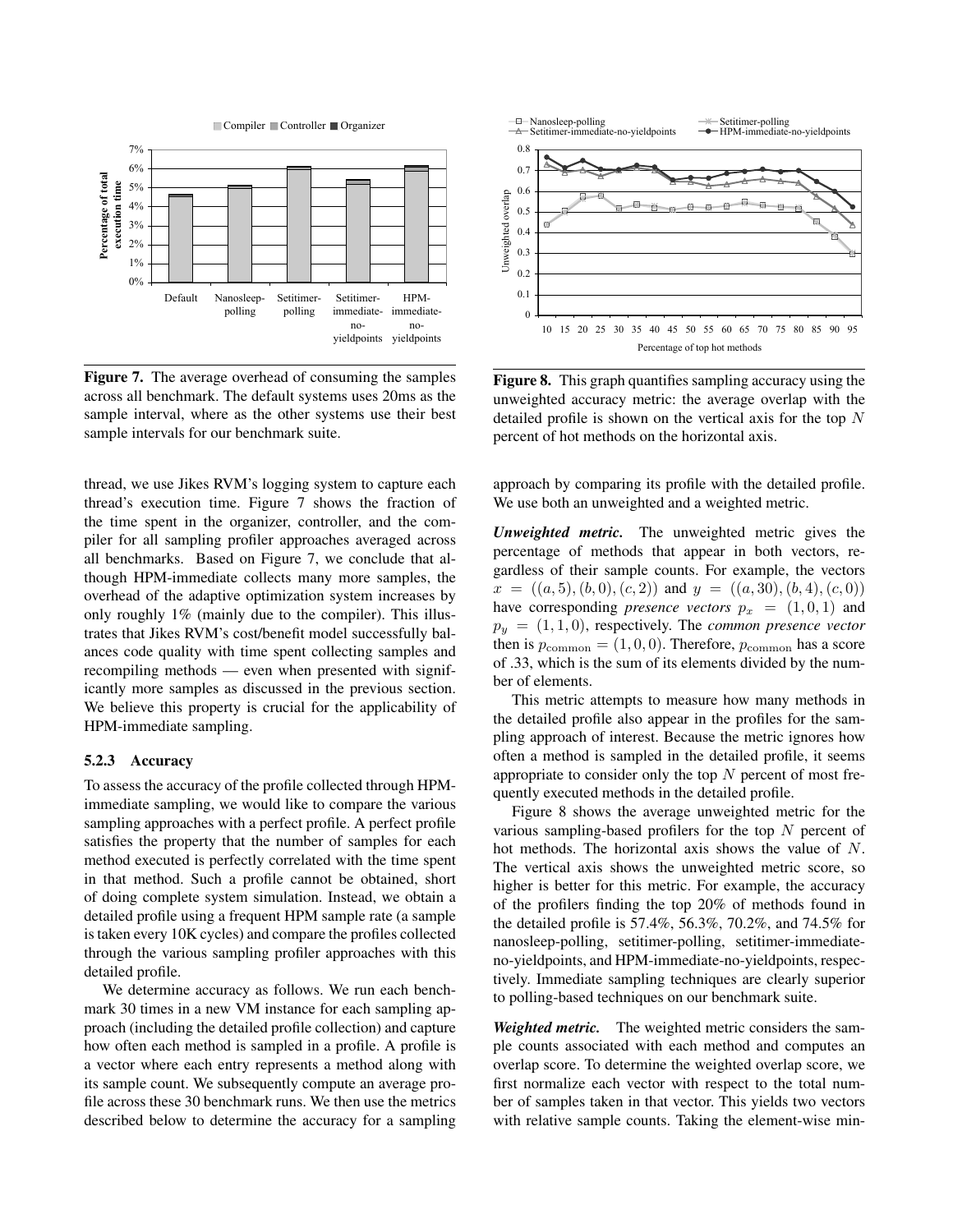

Figure 9. This figure shows the accuracy using the weighted metric of various sampling-based profilers compared to the detailed profile.

imum of these vectors gives the weighted *presence* vector. The score then is the sum of the elements in the *presence* vector. For example, for  $x$  and  $y$  as defined above, the score is 0.71. Indeed, the only element that has samples in both vectors, a, scores  $\frac{5}{5+0+2} = 0.71$  in x and  $\frac{30}{30+4+0} = 0.88$  in y.

Figure 9 demonstrates the accuracy using the weighted metric for all benchmarks. This graph shows that pollingbased sampling achieves the lowest accuracy on average (59.3%). The immediate techniques score much better, attaining 74.2% on average for setitimer. HPM improves this even further to a 78.0% accuracy on average compared to the detailed profile.

#### 5.2.4 Stability

It is desirable for a sampling mechanism to detect hot methods in a consistent manner, i.e., when running a program twice, the same methods should be sampled (in the same relative amount) and optimized so that different program runs result in similar execution times. We call this *sampling stability*. To evaluate stability, we perform 30 runs holding the sampling mechanism constant. We use the weighted metric described in the previous section to pairwise compare all the vectors for the different benchmark runs with the same sampling mechanism. We report the stability score as the mean of these values.

For example, given three vectors  $x = ((a, 5), (b, 1), (c, 4)),$  $y = ((a, 6), (b, 0), (c, 3))$  and  $z = ((a, 5), (b, 2), (c, 3))$ that correspond to three benchmark runs of a particular configuration, the stability is computed as follows. First, we normalize the vectors and take the element-wise minimum of all the different combinations of vectors. Comparing x and y yields  $((a, \frac{1}{2}), (b, 0), (c, \frac{1}{3}))$ , comparing x and z yields  $((a, \frac{1}{2}), (b, \frac{1}{10}), (c, \frac{3}{10}))$  and comparing y and z results in  $((a, \frac{1}{2}), (b, 0), (c, \frac{3}{10}))$ . Next, we compute the sum of the elements in each of the vectors and compute the



Figure 10. Quantifying sampling stability: higher is better.

final stability score as the mean of these values. That is,  $\frac{0.83+0.9+0.8}{3} = 0.84.$ 

Figure 10 compares the stability of the following five configurations: (i) nanosleep-polling, (ii) setitimer-polling, (iii) setitimer-immediate, (iv) HPM-immediate, and (v) the HPM configuration with a sample rate of 10K cycles, i.e., the detailed profile. The detailed profile is very stable (on average the stability is 95.1%). On average, nanosleep-polling and setitimer-polling have a stability score of 75.9% and 76.6%, respectively. The average stability for setitimer-immediate is 78.2%, and HPM-immediate has the best stability score (83.3%) of the practical sampling approaches.

### 6. Related Work

This section describes related work. We focus mostly on profiling techniques for finding important methods in languagelevel virtual machines. We briefly mention other areas related to online profiling in dynamic optimization systems.

### 6.1 Existing Virtual Machines

As mentioned earlier, Jikes RVM [6] uses a compile-only approach to program execution with multiple recompilation levels. All recompilation is driven by a polling-based sampler that is triggered by an operating system timer.

BEA's JRockit [8, 24] VM also uses a compile-only approach. A sampler thread is used to determine methods to optimize. This thread suspends the application threads and takes a sample at regular intervals. Although full details are not publicly available, the sampler seems to be triggered by an operating system mechanism. It is not clear if the samples are taken immediately or if a polling approach is used. Friberg's MS thesis [14] extends JRockit to explore the use of HPM events on an Itanium 2 to better perform specific compiler optimizations in a JIT. The thesis reports that using HPM events improves performance by an average of 4.7%. This work also reports that using HPM events to drive only recompilation (as we advocate in this work) does not improve performance, but does compile fewer methods. In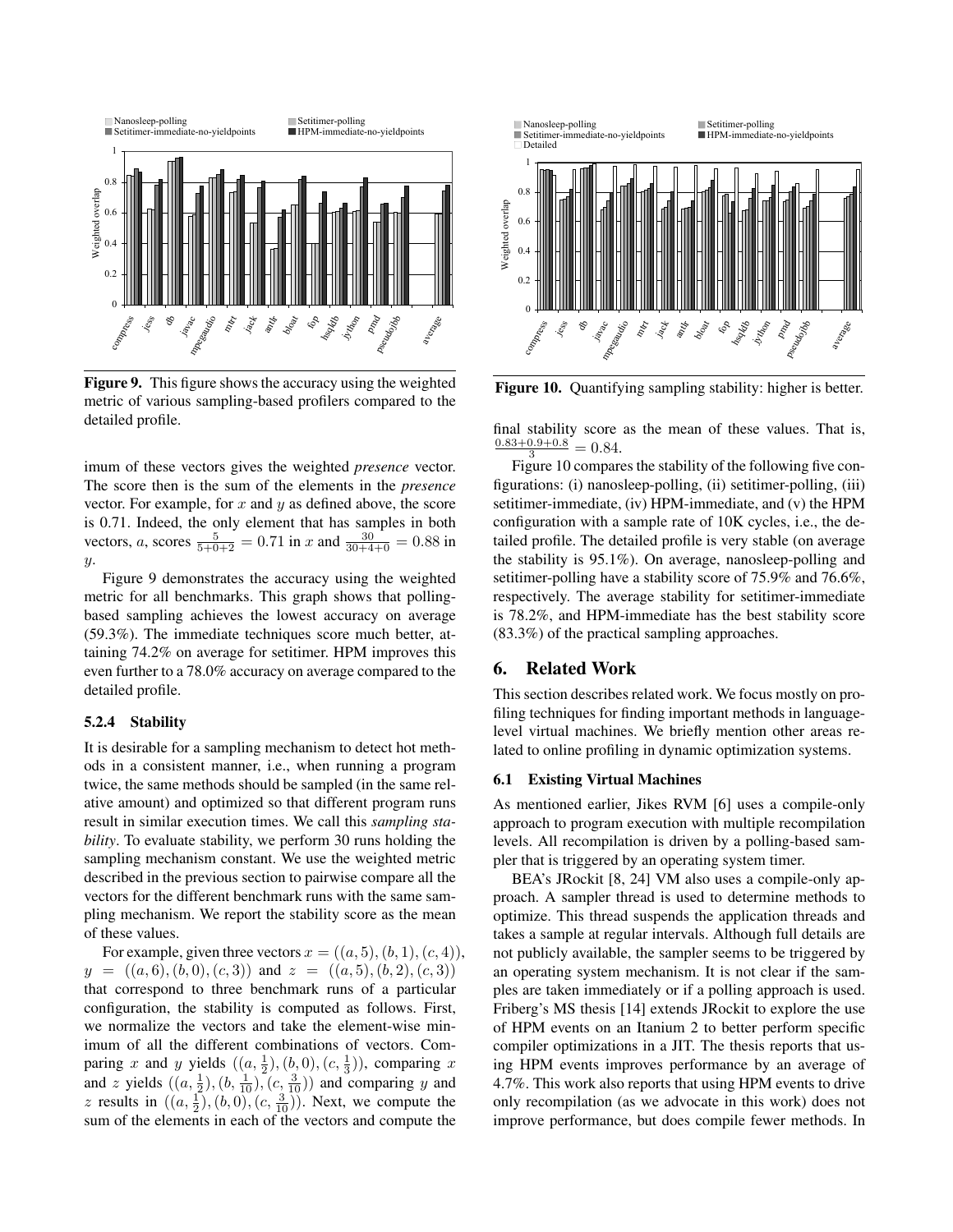a workshop presentation, Eastman et al. [13] report similar work to Friberg's work. The slides claim to extend JRockit to use an HPM-immediate approach using Itanium 2 events to drive optimization. Unlike Friberg they do not report how the new approach compares to existing approach for finding optimization candidates, but instead focus on how HPM events improve performance when used by compiler optimizations.

Whaley [30] describes a sampling profiler that is implemented as a separate thread. The thread awakes periodically and samples the application threads for the purpose of building a dynamic call graph. He mentions that this sampling thread could be triggered by operating system or processor mechanisms, but used an operating system sleep function in his implementation. No performance results are reported comparing the various trigger approaches. The IBM DK for Java [28] interprets methods initially and uses method entry and back edge counters to find methods to optimize. Multiple optimization levels are used. A variant of the sampling technique described by Whaley (without building the dynamic call graph) is used to detect compiled methods that require further optimization.

IBM's J9 VM [18] is similar to the IBM DK for Java in that it is also interpreter-based with multiple optimization levels. It uses a sampling thread to periodically take samples. The implementation of the sampler is similar to Jikes RVM in that it uses a polling-based approach that is triggered by an operating system timer.

Intel's ORP VM [10] employs a compile-only strategy with one level of recompilation. Both the initial and the optimizing compiler use per-method counters to track important methods. A method is recompiled when the counter passes a threshold or when a separate thread finds a method with a counter value that suggests compiling it in the background. Optimized methods are not recompiled. No sampling is used.

In a technical report, Tam et al. [29] extend Intel's ORP to use HPMs to trigger dynamic code recompilation. They instrument method prologues and epilogues to read the HPM cycle counter. The cycle counter value is read upon invocation of a method and upon returning from the method, and used to compute the time spent in each method. These deltas are accumulated on a per method basis, and when a method's accumulated time exceeds a given threshold (and that method has been executed at least two times), the method is recompiled at the next optimization level. They report large overheads, and conclude that this technique cannot be used in practice. Our approach is different in that it does not use instrumentation and relies on sampling to find candidate methods.

Sun's HotSpot VM [21] interprets methods initially and uses method entry and back edge counters to find methods to optimize. No published information is available on what, if any, mechanism exists for recompiling optimized methods and if sampling is used. However, HotSpot was greatly influenced by the Self-93 system [16], which used a compile-only approach triggered by decayed invocation counters. Optimized methods were not further optimized at higher levels.

In summary, no production VMs use HPMs as a trigger mechanism for finding optimization candidates. Two descriptions of extending JRockit to use HPMs do exist in the form of MS thesis and a slides-only workshop. In contrast to our work, neither showed any improvement using this approach and no comprehensive evaluation was performed.

#### 6.2 Other Related Work

Lu et al. [17] describe the ADORE dynamic binary optimization system, which uses event-sampling of HPMs to construct a path profile that is used to select traces for optimization. At a high level this is a similar approach to what we advocate, HPM profiling for finding optimization candidates, but details of the optimization system (a binary optimizer versus a virtual machine) are quite different.

Adl-Tabatabai et al. [1] used HPMs as a profiling mechanism to guide the placement of prefetch instructions in the ORP virtual machine. We believe prefetching instructions are inserted by forcing methods to be recompiled. Although this work may compile a method more than once based on HPM information, it does not rely on HPMs as a general profiling mechanism to find optimization candidates. Su and Lipasti [27] describe a hybrid hardware-software system that relies on hardware support for detecting exceptions in specified regions of code. The virtual machine then performs speculative optimizations on these guarded region. Schneider et al. [23] show how hardware performance monitors can be used to drive locality-improving optimizations in a virtual machine. Although these works are positive examples of how hardware can be used to improve performance in a virtual machine environment, neither address the specific problem we address: finding candidates for recompilation.

Ammons et al. [4] show how HPMs can be incorporated into an offline path profiler. Andersen et al. [5] describe the DCPI profiler, which uses HPMs to trigger a sampling approach to understand program performance. None of these works use HPMs to find optimization candidates.

Zhang et al. [31] describe the Morph Monitor component of an online binary optimizer that uses an operating system kernel extension to implement an immediate profiling approach. Duesterwald et al. [12] describe a low-overhead software profiling scheme for finding hot paths in a binary optimization systems. Although both works are tackling the problem of finding optimization candidates, neither use HPMs.

Merten et al. [19] propose hardware extensions to monitor branch behavior for runtime optimization at the basic block and trace stream level. Conte et al. [11] describe a hardware extension for dedicated profiling. Our work differs in that we use existing hardware mechanisms for finding hot methods.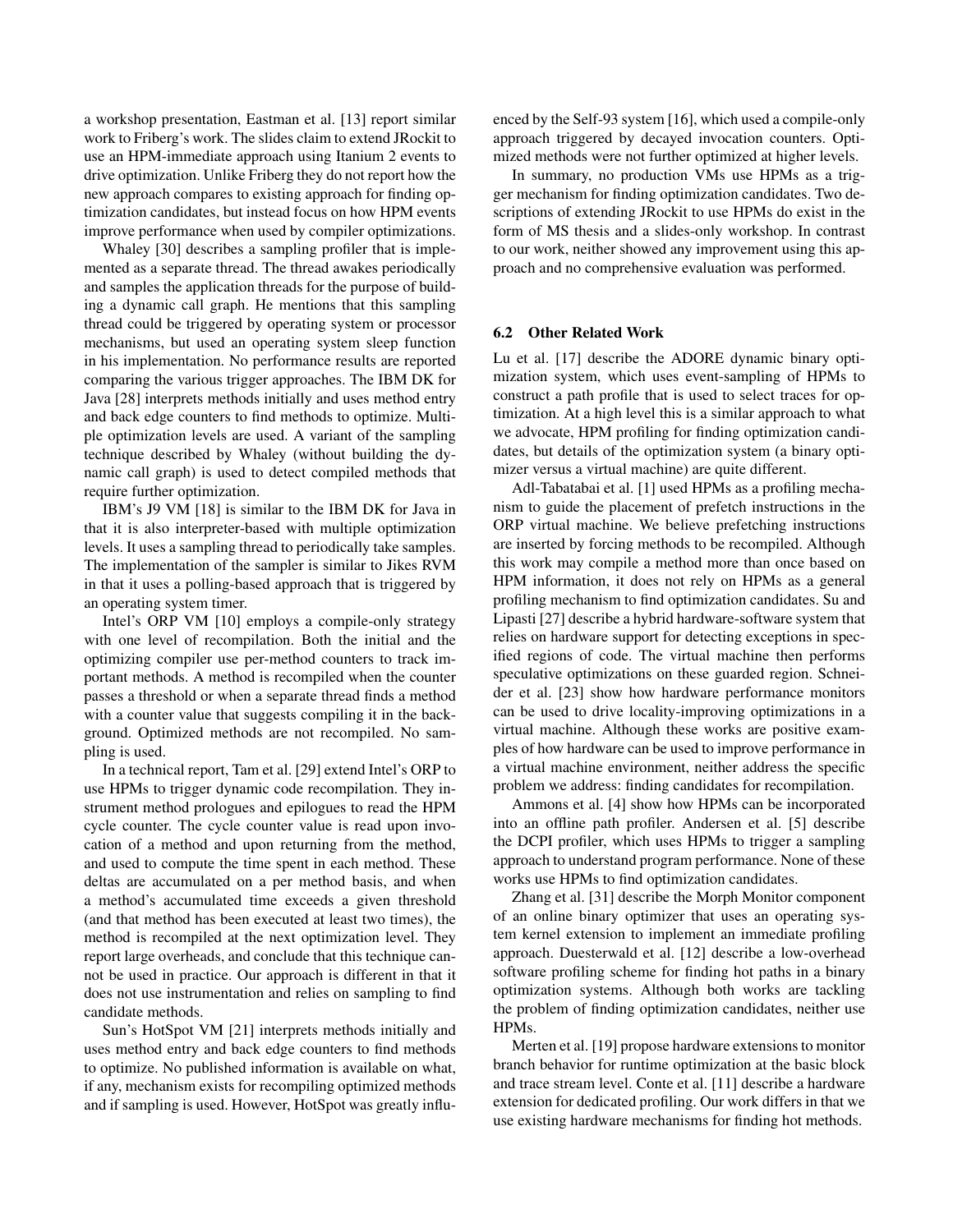# 7. Conclusions and Future Work

To our knowledge, this is the first work to empirically evaluate the design space of several sampling-based profilers for dynamic compilation. We describe a technique, HPMsampling, that leverages hardware performance monitors (HPMs) to identify methods for optimization. In addition, we show that an immediate sampling approach is significantly more accurate in identifying hot methods than a polling-based approach. Furthermore, an immediate sampling approach allows for eliminating epilogue yield-points. We show that, when put together, HPM-immediate sampling with epilogue yield-point elimination outperforms all other sampling techniques. Compared to the default Jikes RVM configuration, we report a performance improvement of 5.7% on average and up to 18.3% without modifying the compiler. Moreover, we show that HPM-based sampling consistently improves the accuracy, robustness, and stability of the collected sample data.

We believe there are a number of potentially interesting directions for future research. First, this paper used the cycle counter event to sample methods. Other HPM events may also be useful for identifying methods for optimization, such as cache miss count events and branch misprediction count events. Second, it may be interesting to apply the improved accuracy of HPM-based sampling to other parts of the adaptive optimization system, such as method inlining.

This work has demonstrated that there is potential for better synergy between the hardware and virtual machines. Both try to exploit a program's execution behavior, but little synergy has been demonstrated to date. This is partially due to the narrow communication channel between hardware and software, as well as the lack of cross-subdiscipline innovation in these areas. We hope this work encourages others to explore this fruitful area of greater hardware-virtual machine synergy.

# Acknowledgments

We thank Steve Fink, David Grove, and Martin Hirzel for useful discussions about this work and Laureen Treacy for proofreading earlier drafts of this work. We also thank the anonymous reviewers for their valuable feedback.

Dries Buytaert is supported by a fellowship from the Institute for the Promotion of Innovation by Science and Technology in Flanders (IWT). Andy Georges is a Research Assistant at Ghent University. Lieven Eeckhout is a Postdoctoral Fellow of the Fund for Scientific Research—Flanders (Belgium) (F.W.O.—Vlaanderen). Ghent University is a member of the HiPEAC Network of Excellence.

## **References**

[1] A.-R. Adl-Tabatabai, R. L. Hudson, M. J. Serrano, and S. Subramoney. Prefetch injection based on hardware monitoring and object metadata. In *Proceedings of the ACM SIGPLAN Conference on Programming Language Design and Implementation (PLDI)*, 267–276, June 2004.

- [2] B. Alpern, C. R. Attanasio, J. J. Barton, M. G. Burke, P. Cheng, J.-D. Choi, A. Cocchi, S. J. Fink, D. Grove, M. Hind, S. F. Hummel, D. Lieber, V. Litvinov, M. F. Mergen, T. Ngo, J. R. Russell, V. Sarkar, M. J. Serrano, J. C. Shepherd, S. E. Smith, V. C. Sreedhar, H. Srinivasan, and J. Whaley. The Jalapeño virtual machine. IBM Systems Journal, 39(1):211-238, Feb. 2000.
- [3] B. Alpern, S. Augart, S. Blackburn, M. Butrico, A. Cocchi, P. Cheng, J. Dolby, S. Fink, D. Grove, M. Hind, K. McKinley, M. Mergen, J. Moss, T. Ngo, V. Sarkar, and M. Trapp. The Jikes Research Virtual Machine project: Building and open-source research community. *IBM Systems Journal*, 44(2):399–417, 2005.
- [4] G. Ammons, T. Ball, and J. R. Larus. Exploiting hardware performance counters with flow and context sensitive profiling. In *Proceedings of the ACM SIGPLAN Conference on Programming Language Design and Implementation (PLDI)*, 85–96, May 1997.
- [5] J. M. Anderson, L. M. Berc, J. Dean, S. Ghemawat, M. R. Henzinger, S. tak A. Leung, R. L. Sites, M. T. Vandevoorde, C. A. Waldspurger, and W. E. Weihl. Continuous profiling: Where have all the cycles gone? *ACM Transactions on Computer Systems*, 15(4):357–390, Nov. 1997.
- [6] M. Arnold, S. Fink, D. Grove, M. Hind, and P. F. Sweeney. Adaptive optimization in the Jalapeño JVM. In *Proceedings of the ACM SIGPLAN Conference on Object-Oriented Programming, Systems, Languages and Applications (OOPSLA)*, 47–65, Oct. 2000.
- [7] M. Arnold, S. Fink, D. Grove, M. Hind, and P. F. Sweeney. Architecture and policy for adaptive optimization in virtual machines. Technical Report 23429, IBM Research, Nov. 2004.
- [8] BEA. BEA JRockit: Java for the enterprise Technical white paper. http://www.bea.com, Jan. 2006.
- [9] S. M. Blackburn, R. Garner, C. Hoffmann, A. M. Khang, K. S. McKinley, R. Bentzur, A. Diwan, D. Feinberg, D. Frampton, S. Z. Guyer, M. Hirzel, A. Hosking, M. Jump, H. Lee, J. Eliot, B. Moss, A. Phansalkar, D. Stefanović, T. VanDrunen, D. von Dincklage, and B. Wiedermann. The DaCapo benchmarks: Java benchmarking development and analysis. In *Proceedings of the ACM SIGPLAN Conference on Object-Oriented Programming, Systems, Languages and Applications (OOPSLA)*, 169–190, Oct. 2006.
- [10] M. Cierniak, M. Eng, N. Glew, B. Lewis, and J. Stichnoth. The open runtime platform: A flexible high-performance managed runtime environment. *Intel Technology Journal*, 7(1):5–18, 2003.
- [11] T. M. Conte, K. N. Menezes, and M. A. Hirsch. Accurate and practical profile-driven compilation using the profile buffer. In *Proceedings of the Annual ACM/IEEE International Symposium on Microarchitecture (MICRO)*, 36–45, Dec. 1996.
- [12] E. Duesterwald and V. Bala. Software profiling for hot path prediction: Less is more. In *Proceedings of the International Conference on Architectural Support for Programming*